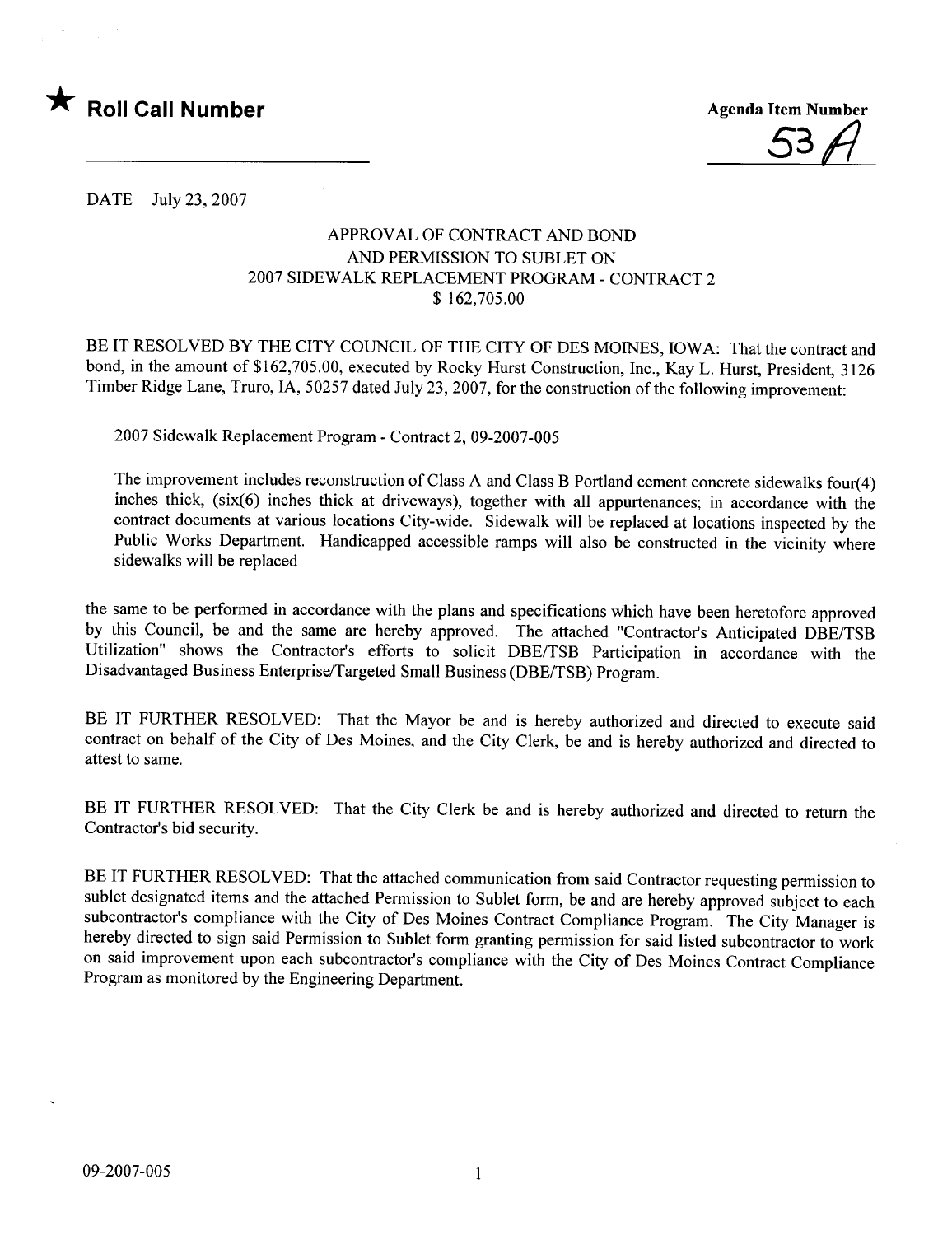



DATE July 23,2007

BE IT FURTHER RESOLVED: That the Des Moines Finance Director is hereby authorized to encumber this contract amount against the funds as identified below, and to acquire Builder's Risk Insurance, if appropriate, for the above referenced improvement.

| Moved by             |                | to adopt. |
|----------------------|----------------|-----------|
|                      |                |           |
|                      |                |           |
| <b>FORM APPROVED</b> | Katilon Vinlor |           |

Kathleen Vanderbool Deputy City Attorney

~ Funding Source: 2007-2008 CIP, Page Sidewalk-5, City-wide Sidewalk Replacement - Public Works, STR084, G. O. Bonds

| <b>COUNCIL ACTION</b> | <b>YEAS</b> | <b>NAYS</b> | <b>PASS</b> | <b>ABSENT</b>   | I, Diane Rauh, City Clerk of said City Council, hereby     |  |  |  |
|-----------------------|-------------|-------------|-------------|-----------------|------------------------------------------------------------|--|--|--|
| <b>COWNIE</b>         |             |             |             |                 | certify that at a meeting of the City Council, held on the |  |  |  |
| <b>COLEMAN</b>        |             |             |             |                 | above date, among other proceedings the above was          |  |  |  |
| <b>HENSLEY</b>        |             |             |             |                 | adopted.                                                   |  |  |  |
| <b>KIERNAN</b>        |             |             |             |                 |                                                            |  |  |  |
| <b>MAHAFFEY</b>       |             |             |             |                 | IN WITNESS WHEREOF, I have hereunto set my hand            |  |  |  |
| <b>MEYER</b>          |             |             |             |                 |                                                            |  |  |  |
| <b>VLASSIS</b>        |             |             |             |                 | and affixed my seal the day and year first above written.  |  |  |  |
| <b>TOTAL</b>          |             |             |             |                 |                                                            |  |  |  |
| <b>MOTION CARRIED</b> |             |             |             | <b>APPROVED</b> |                                                            |  |  |  |
|                       |             |             |             |                 |                                                            |  |  |  |
|                       |             |             |             |                 |                                                            |  |  |  |
|                       |             |             |             |                 |                                                            |  |  |  |
|                       |             |             |             | Mayor           |                                                            |  |  |  |